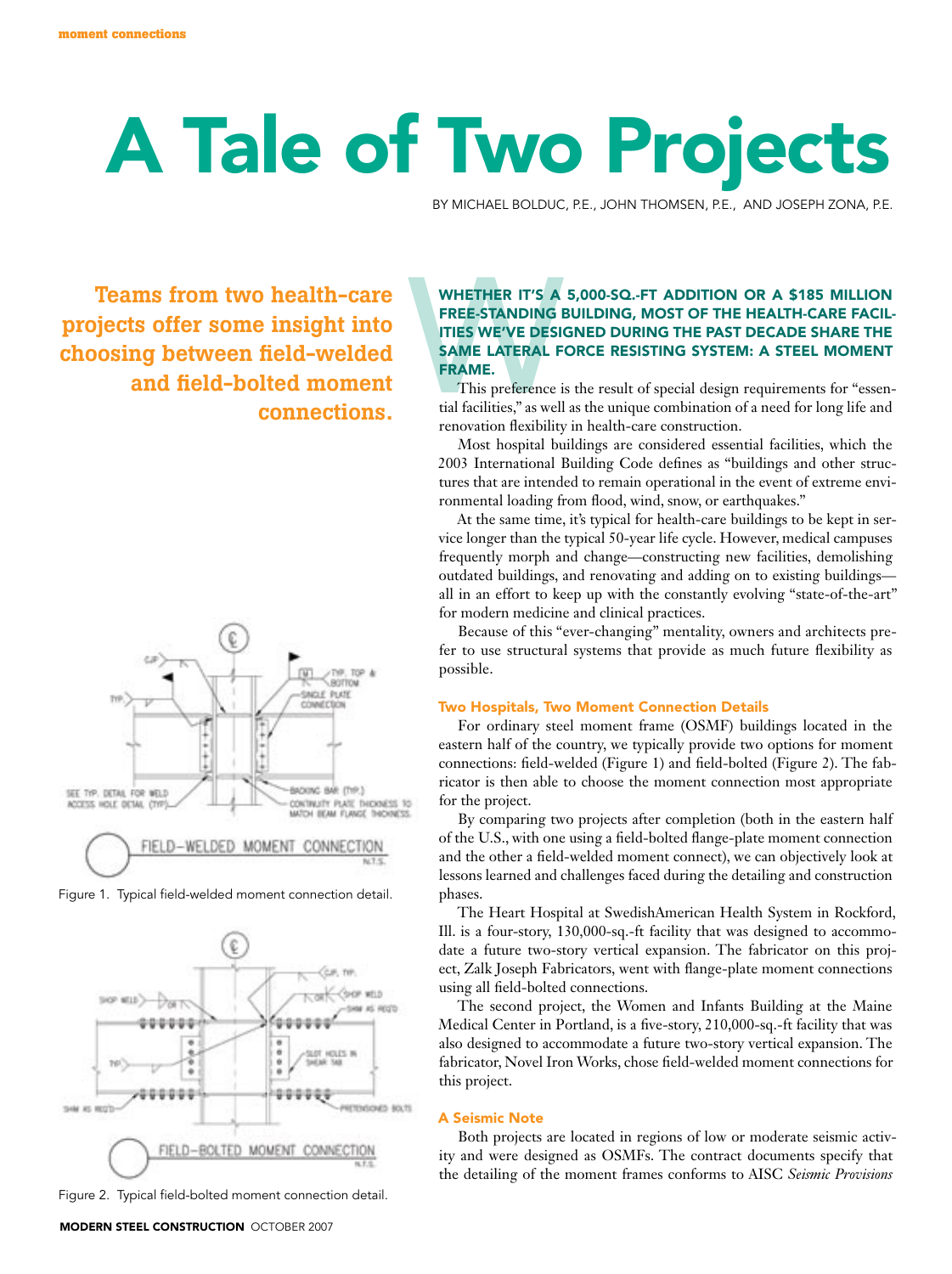*for Structural Steel Buildings*, which requires the moment connection to develop the full plastic moment capacity of the moment girder.

During the construction phase of the Heart Hospital, the detailer asked if they could design the moment connections using a seismic response factor  $R = 3$ , consistent with a steel system not specifically detailed for seismic resistance. This is common practice in the low-seismic region of the Midwest. However, since the building was designed for a future vertical addition, and because it is uncertain how future code revisions may restrict the use of the  $R = 3$  design and detailing practice, the OSMF system was retained.

#### Choosing the Proper Connection Type

During interviews with the construction managers (CMs), fabricators, and erectors for these two projects, five key criteria were factored into the selection of either welded or bolted moment connections:

Historical regional common practice. Past experience with steel moment frame projects and the prevailing common practice in the local geographic regions played large roles in both projects, in terms of the decision to use moment connections. According to Novel, approximately 90% of typical moment connections in New England are field-welded and 10% are field-bolted. In comparison, Zalk Joseph estimates that over the past decade approximately 50% of the steel moment frame structures they've fabricated used field-welded connections and 50% used field-bolted.

Labor cost: shop labor vs. field labor. Field-bolted moment connections typically require more shop fabrication time to shop-weld large flange plates to the columns with complete joint penetration (CJP) welds. However, the amount of field labor should be considerably less, because installing bolts is faster than field-welding.

In the Rockford area where the Heart Hospital is located, the local ironworkers union requires a two-person team (one welder and one helper) to work on all field-welded moment connections, which effectively doubles the amount of manpower—with certified welders at a premium—and increases the amount of welding equipment needed. Zalk Joseph chose to shop-attach the flange plates, anticipating that the reduction in field labor would compensate for the increases in required shop hours, resulting in a net savings.

The flange plates were fabricated with an extra ¼-in. gap—to accommodate beam depth tolerances—which was filled with full-coverage shim plates with matching bolt holes after erecting the girder. Because the flange plates were designed to develop the full plastic moment capacity of the moment beams per the AISC *Seismic Provisions,* the fabricator considered the physical size of the flange plates to be burdensome. The flange plate thickness (up to 2 in.) and length (up to 3 ft 6 in.) made coordination troublesome with the architectural precast façade connections bearing on the exterior moment frame girders near the moment connections. The thickness of the plates also required additional flange extension plates to support the metal deck near the ends of the beams.

Weather concerns. Weather is another critical factor to consider as it can impact the erection schedule. CMs for both projects mentioned that the anticipated time of year for construction—and the related weather patterns—plays a role in selecting a moment connection detail. If steel erection was to be scheduled for the winter, they recommend bolted flange plate connections, since bolts can be installed in most weather conditions. However, if the weather was to be favorable during the erection phase, both CMs preferred using field-welded connections since the erection tolerances are not as strict. (Field-welding is significantly more weatherdependent than field-bolting, especially in sub-freezing winter climates and during rainy weather.)



Preheating top flange of moment girder before welding in cold weather conditions at Maine Medical Center.



Erecting Heart Hosptial's column "trees" with shop-attached flange plates for bolted moment girder connections.



A completed bolted moment girder connection with top and bottom flange plates at Heart Hospital.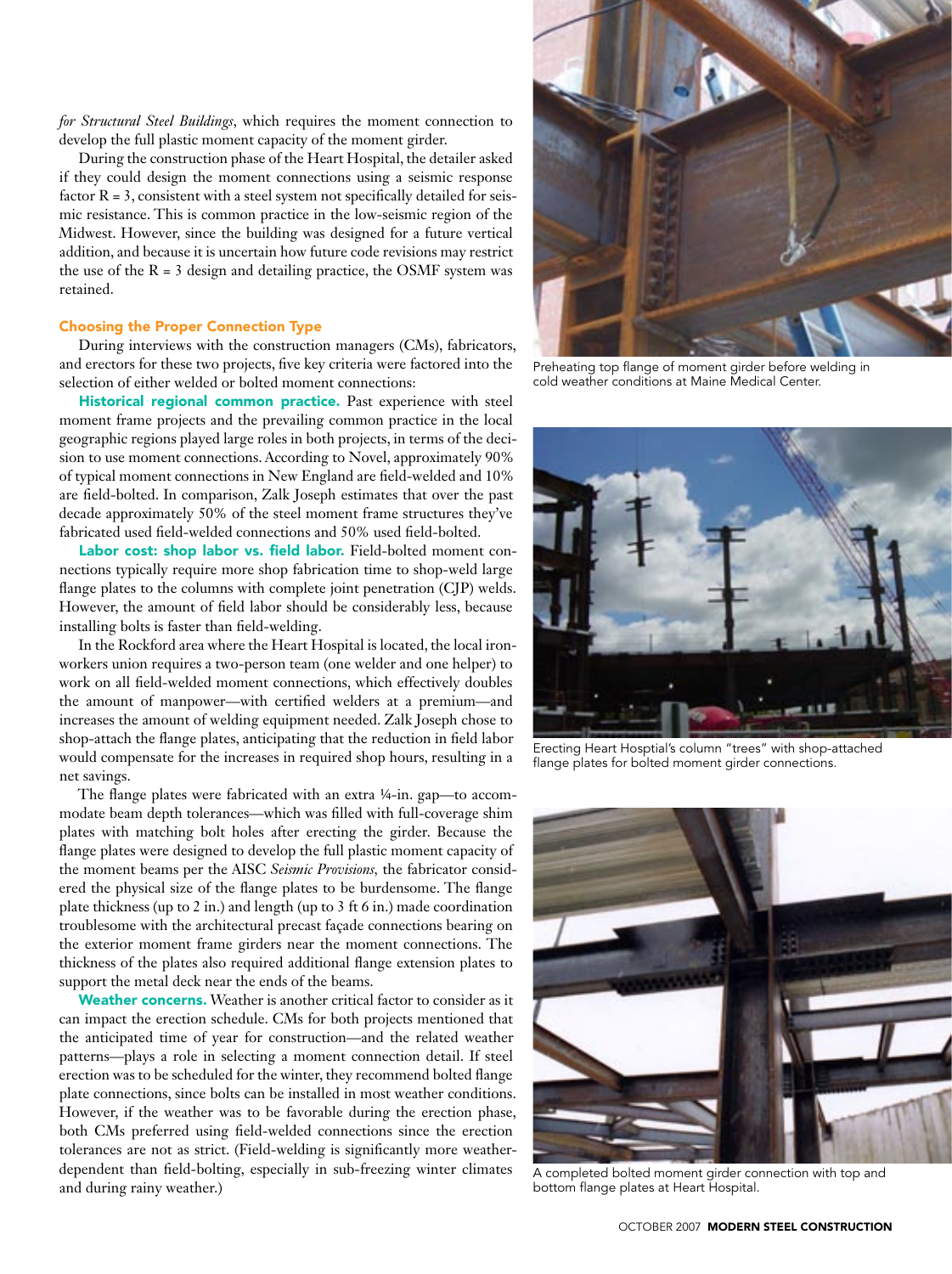

SwedishAmerican Health System's Heart Hospital in Rockford, Ill. is a four-story bolted steel moment frame with capacity for two additional stories.

Since much of the Women and Infants Building's steel erection occurred during winter months, the welding schedule was significantly impacted by severe cold, wet, and windy weather. William A. Berry & Son, the CM, said they would seriously consider using a bolted moment connection for future projects where steel erection was scheduled for winter months.

Conversely, because the construction for the Heart Hospital occurred mostly during warmer months, the CM on that project said that if they had to do it all over again they would likely go with field-welded connections to avoid much of the coordination problems between the bolted connections, precast supports, and metal deck. Zalk Joseph said that in hindsight, the savings they received on the field labor during steel erection was not adequate to offset the increase in shop time spent making flange plate connections.

Construction schedule. Both CMs indicated that the construction sequence, schedule, and logistics are always driving factors in selecting a moment connection design. Erecting a complete steel-framed building involves several different subcontractors working in concert with each other, with the CM serving as the conductor, directing the overall performance to ensure that each piece is constructed in the proper sequence.

On the erection side, the common industry assumption that field-bolted moment frame erection is faster than field-welded may not hold true in all cases. Novel said that the steel erection schedule typically drives the decision to use field-welded connections, noting that crane time is a primary component of the erection cost and that many erectors would rather take time after the pieces are erected to finish welding the connections rather than sacrifice crane time for troublesome erection.

Field-welded moment girders can be erected in the same manner as typical gravity framing, with a few bolts in the webs on each end of the girder to hold it in place. Once the shear connection is started, the steel erection crew can move on with the next piece of steel while the bolt-stuffing crew follows behind.

During erection of the bolted flange plate connections at the Heart Hospital, the steel erector, J.P. Cullen, commented that they had to line up not only the bolt holes in the beam web, but also several of the bolts in the top and bottom flange plates so that all of the bolt holes were aligned, before the crane could be "cut loose" to erect the next piece of steel.

Although erection of the bolted flange plate moment frame takes longer than the welded moment frame, once the steel is erected and in place, the bolted moment connections can typically be completed much faster than the field-welded moment connections. The bolted connections simply need the remainder of the

bolts to be installed and tightened, and if tension-controlled (TC) bolts are used, the visual bolt inspections can be done quickly and easily.

In comparison, the welded moment frames need the remaining bolts in the web connection to be installed and tightened (often, slip-critical bolts), and then welding of the flanges can begin. Typically, several certified welding crews are required simultaneously on each project to ensure that the CJP welds can be completed in a timely manner. After the welding is completed, CJP welds must be ultrasonically tested by a certified weld inspector. Since the fieldwelding and inspection process is time-consuming, poor weather conditions can cause significant delays to the overall construction schedule.

Coordination with subsequent trades. Only after the moment connections are completely installed and inspected can the other trades follow. The metal decking crew will lay out the metal deck and fasten it to the steel framing, and then the rebar and concrete crews will place the reinforcing steel and the concrete slabs.

The metal decking crew must coordinate closely with the welding crew so as not to cover up incomplete steel connections, or the decking must be cut open to allow the welding crew to finish the incomplete connections. William A. Berry & Son stressed that the erection flow should properly schedule erection, welding, inspections, decking, and slab pours. The number one issue from the CM's standpoint is keeping all trades moving in unison. This involves making sure that connections are accessible for welders while the decking crew is installing deck and that the welds and inspections are completed prior to moving on with the construction sequence.

#### In Retrospect

OSMFs continue to be a preferable lateral force resisting system for health-care facilities in low and moderate seismic zones because they provide expansion capability and floor plan flexibility. Field-welded and field-bolted moment connections each have their own respective places in the construction industry. The dominant factor in deciding which connection to use turned out to be the anticipated weather conditions during the bulk of the steel erection phase. If erection is scheduled for spring, summer, or fall, welded connections would likely be the prevailing choice. And if steel erection will occur during winter months, serious consideration should be given to a field-bolted moment frame. Whenever possible, this decision is best left in the hands of the construction team. **MSC**